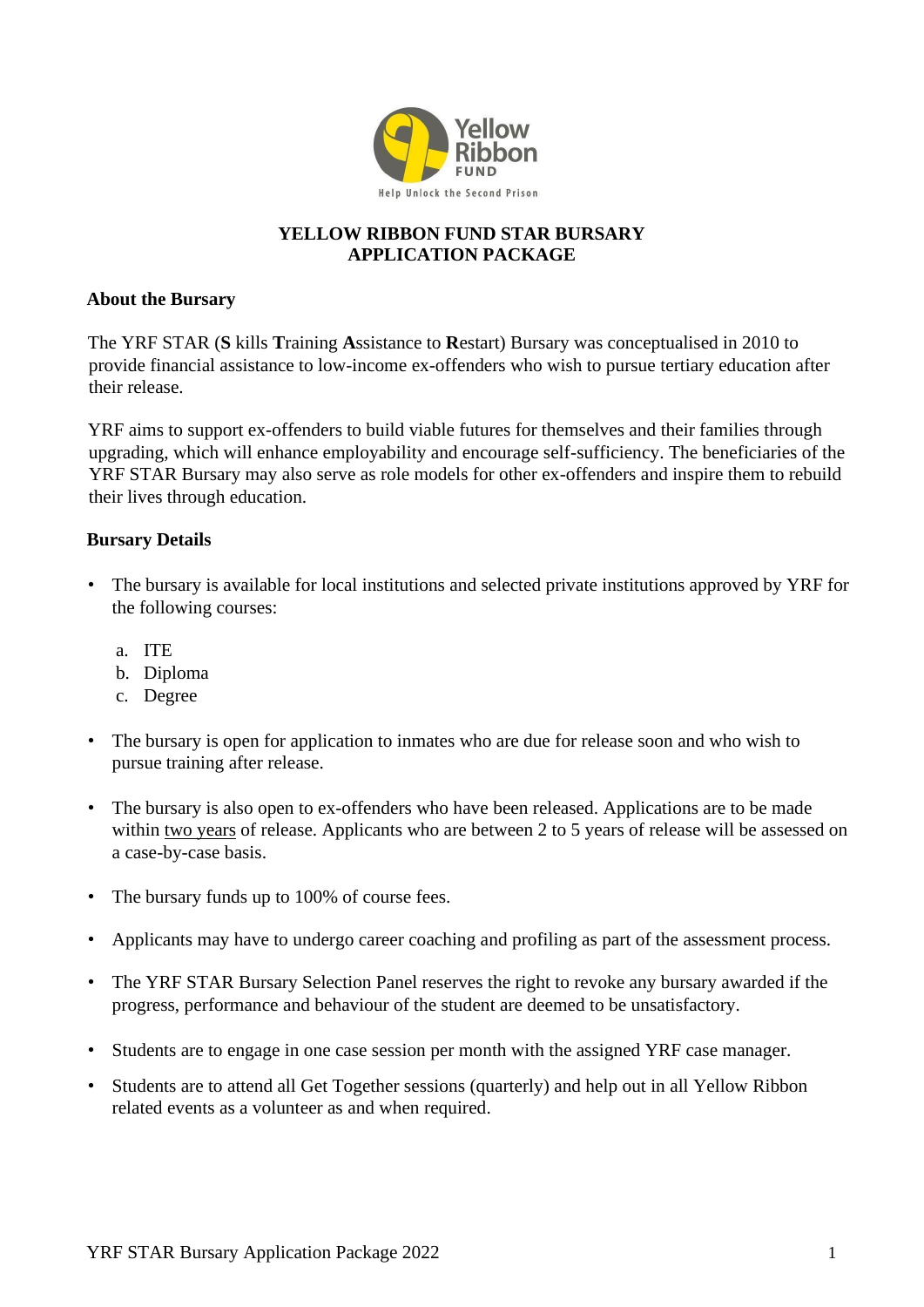

# **Eligibility Criteria**

Applicants must fulfil the following eligibility criteria and conditions:

- must be a Singaporean or Permanent Resident;
- have per capita income not exceeding \$1,500;
- must not have been released from prisons for more than two years. Applicants who are between 2 to 5 years of release will be assessed on a case by case basis.

#### **Instructions for Submission of Application**

- 1. Complete all sections of the application form.
- 2. Attach the certified true copies of all relevant supporting documents listed on Page 6 of the application form.
- 3. All applications are subject to the evaluation and approval of the YRF STAR Bursary Selection panel and applicants will be required to undergo an interview meant to assess their eligibility.
- 4. Incomplete applications and/or cases where there is a lack of documentary proof will not be accepted.
- 5. YRF will not enter into correspondence with applicants who have not been shortlisted or accepted into the programme.
- 6. All applicants should submit the application form together with the necessary supporting documents to the Yellow Ribbon Fund Secretariat at:

## **Attn: Yellow Ribbon Fund Secretariat 980 Upper Changi Road North Block B, Level 2 Singapore 507708**

For more information on the YRF STAR Bursary, please contact 6214 2867 or e-mail Ms Clarice Zhang at Clarice\_ZHANG@yellowribbon.gov.sg.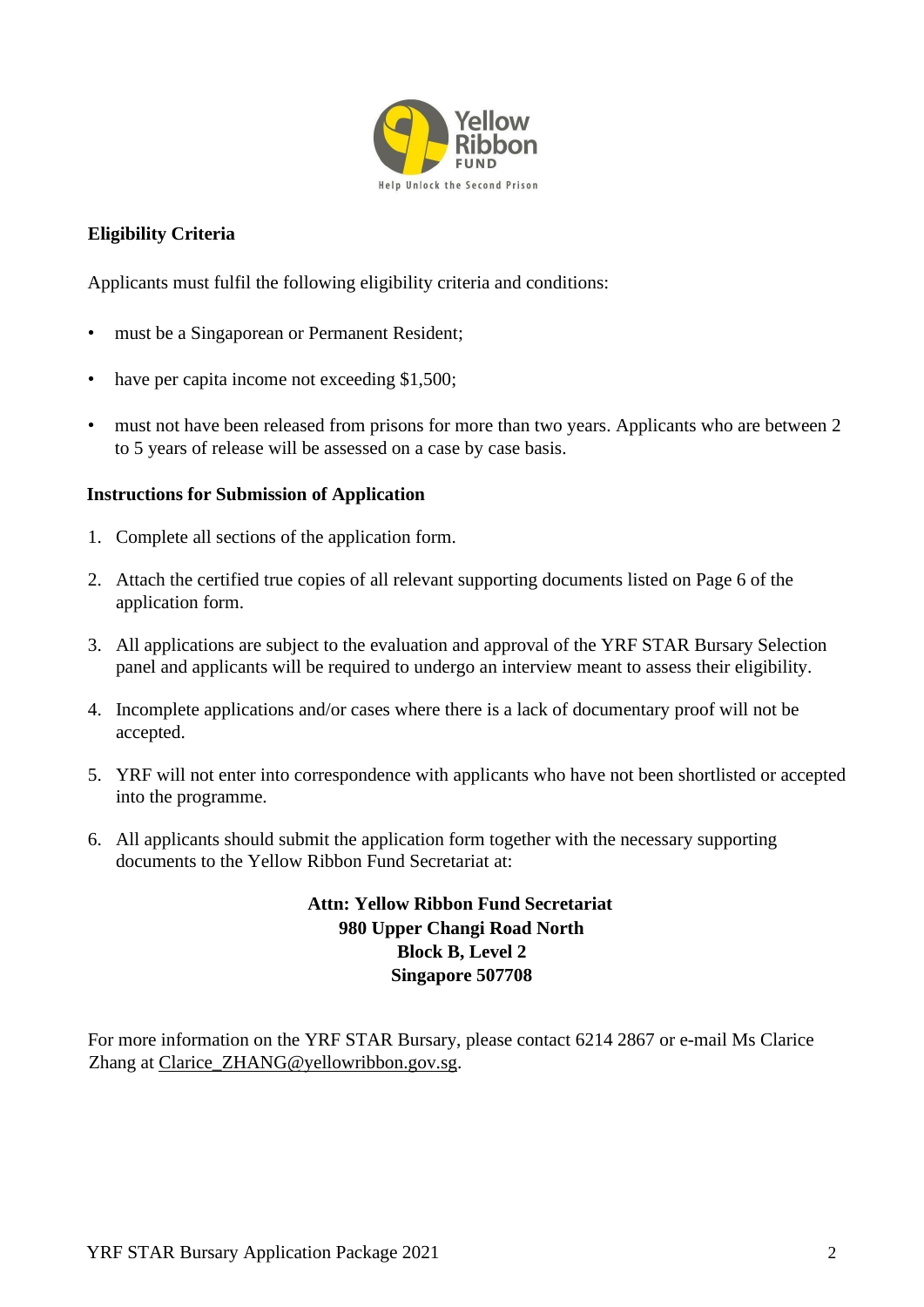

# **YELLOW RIBBON FUND STAR BURSARY APPLICATION FORM**

| <b>APPLICANT PARTICULARS</b>     |            |                       |                                                               |  |  |  |
|----------------------------------|------------|-----------------------|---------------------------------------------------------------|--|--|--|
| <b>Name</b> (as in NRIC)         |            |                       |                                                               |  |  |  |
| <b>NRIC</b> (*Singaporean / PR)  |            |                       | Date of Birth                                                 |  |  |  |
| Gender                           | $*M/F$     | <b>Marital Status</b> | * Single / Married / Separated / Divorced                     |  |  |  |
| <b>Address</b>                   |            |                       |                                                               |  |  |  |
| <b>Contact Number</b>            | (H)        |                       | (H/P)                                                         |  |  |  |
| Email                            |            |                       |                                                               |  |  |  |
| <b>Housing Type</b>              | <b>HDB</b> |                       | Room (*Rental / Purchased) Others:                            |  |  |  |
| <b>Highest Educational Level</b> |            |                       |                                                               |  |  |  |
| Occupation                       |            |                       | I\$<br><b>Take-Home Salary</b>                                |  |  |  |
| <b>Name of Organisation</b>      |            |                       |                                                               |  |  |  |
| NS Status (for males only)       |            |                       | *Completed / Not completed / Exempted (please provide reason) |  |  |  |

| <b>COURSE DETAILS</b>              |                                         |
|------------------------------------|-----------------------------------------|
| <b>Course Type</b>                 | ITE / Diploma / Degree                  |
| <b>Name of Institution/School</b>  |                                         |
| <b>Course Name</b>                 |                                         |
| <b>Course Duration</b>             | Months / Years (*Part-time / Full-time) |
| <b>Course Fee</b>                  | / Month / Semester / Year               |
| Cost of books and school materials | Other miscellaneous fees \$             |
| <b>Course Commencement</b>         |                                         |

| PRISON DETAILS                                                                                           |  |
|----------------------------------------------------------------------------------------------------------|--|
| <b>Inmate Number</b>                                                                                     |  |
| <b>Institution</b>                                                                                       |  |
| <b>Offence</b>                                                                                           |  |
| <b>Length of Sentence</b>                                                                                |  |
| Date of Admission & Release                                                                              |  |
| No. of incarcerations                                                                                    |  |
| Name of Officer (i.e. Reintegration Officer<br>(RO) and/or Correctional Rehabilitation<br>Officer (CRS)) |  |

 *\* Please delete where applicable*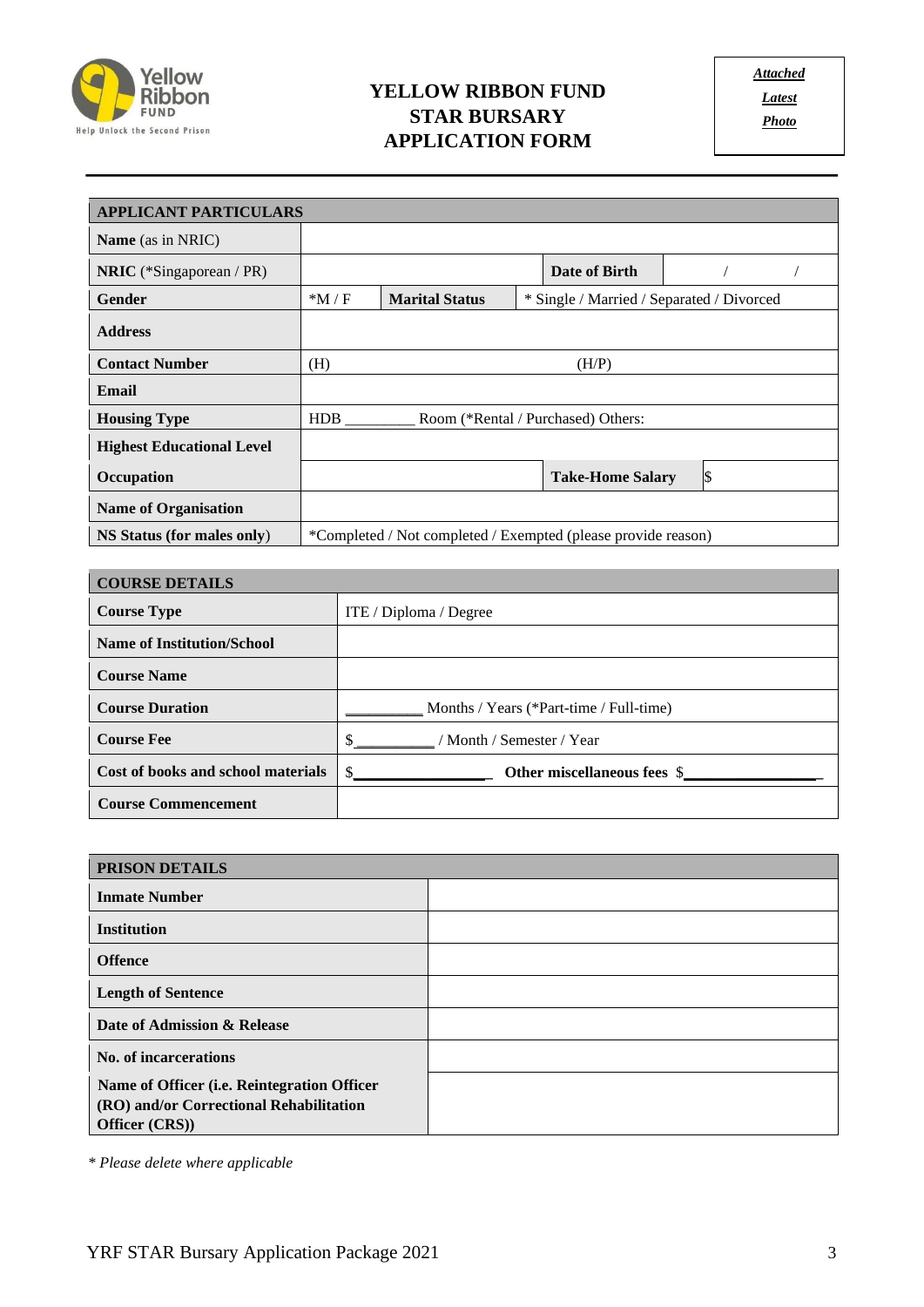

| <b>QUALIFICATIONS ATTAINED</b> |               |                      |  |  |
|--------------------------------|---------------|----------------------|--|--|
| <b>Name of Institution</b>     | Qualification | <b>Year Obtained</b> |  |  |
|                                |               |                      |  |  |
|                                |               |                      |  |  |
|                                |               |                      |  |  |

| <b>EMPLOYMENT HISTORY</b> (starting from the most recent) |                                 |                              |  |  |  |  |
|-----------------------------------------------------------|---------------------------------|------------------------------|--|--|--|--|
| <b>Position Held</b>                                      | Name of Employer / Organization | <b>Period of Involvement</b> |  |  |  |  |
|                                                           |                                 |                              |  |  |  |  |
|                                                           |                                 |                              |  |  |  |  |
|                                                           |                                 |                              |  |  |  |  |

| PARTICULARS OF FAMILY MEMBERS LIVING WITH YOU |             |     |              |                             |            |                                |
|-----------------------------------------------|-------------|-----|--------------|-----------------------------|------------|--------------------------------|
| <b>Name</b>                                   | <b>NRIC</b> | Age | Relationship | <b>Educational</b><br>Level | Occupation | Take-<br>Home<br><b>Salary</b> |
|                                               |             |     |              |                             |            |                                |
|                                               |             |     |              |                             |            |                                |
|                                               |             |     |              |                             |            |                                |
|                                               |             |     |              |                             |            |                                |
|                                               |             |     |              |                             |            |                                |

**Are there any family members who are disabled or chronically sick? \*Yes / No** 

If yes, please specify:  $\frac{1}{2}$  specify:  $\frac{1}{2}$  specify:  $\frac{1}{2}$  specify:  $\frac{1}{2}$  specify:  $\frac{1}{2}$  specify:  $\frac{1}{2}$  specify:  $\frac{1}{2}$  specify:  $\frac{1}{2}$  specify:  $\frac{1}{2}$  specify:  $\frac{1}{2}$  specify:  $\frac{1}{2$ 

*\* Please delete where applicable*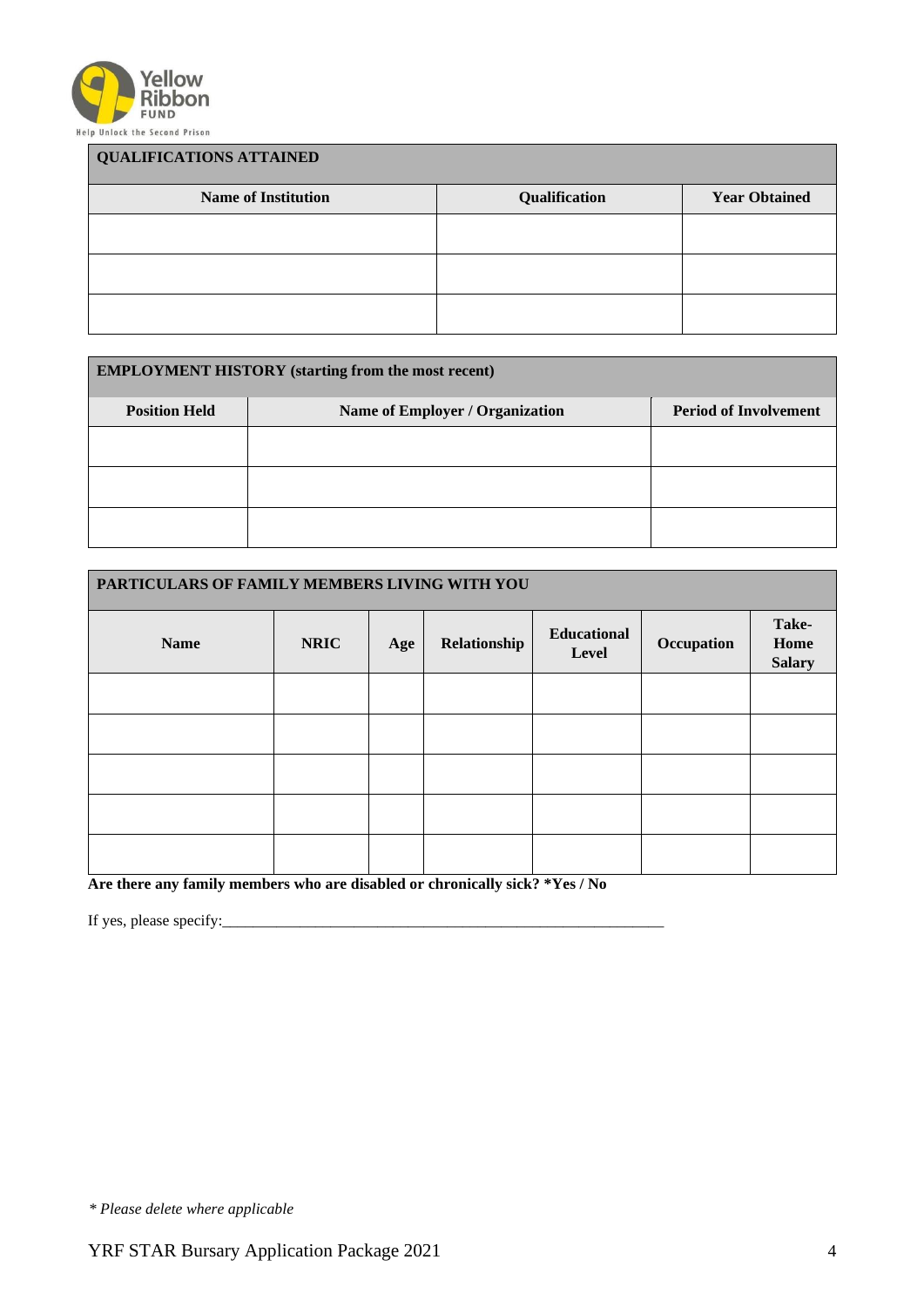

| <b>MONTHLY FAMILY INCOME AND EXPENDITURE</b>                                                                                |                    |                                                               |                    |  |  |
|-----------------------------------------------------------------------------------------------------------------------------|--------------------|---------------------------------------------------------------|--------------------|--|--|
| <b>INCOME</b>                                                                                                               | <b>AMOUNT (\$)</b> | <b>EXPENDITURE</b>                                            | <b>AMOUNT (\$)</b> |  |  |
| <b>Total household income</b><br>(Take-home salary)                                                                         |                    | <b>Housing Rent / Installment</b><br>(Cash only)              |                    |  |  |
| Other sources of income<br>(E.g.: assistance from welfare<br>organizations, contributions from<br>relatives, rental income) |                    | <b>Service &amp; Conservancy</b><br>Charges (SCC)             |                    |  |  |
|                                                                                                                             |                    | <b>Utilities</b> (PUB & Water)                                |                    |  |  |
|                                                                                                                             |                    | Phone(Home, Mobile phone,<br>Internet)                        |                    |  |  |
|                                                                                                                             |                    | <b>Food and Sundry</b>                                        |                    |  |  |
| <b>Savings</b>                                                                                                              |                    | <b>Educational Expenses</b><br>(Pocket money, transportation, |                    |  |  |
| Cash                                                                                                                        |                    | tuition)                                                      |                    |  |  |
| <b>Bank</b>                                                                                                                 |                    |                                                               |                    |  |  |
| Savings from earnings in Institution                                                                                        |                    |                                                               |                    |  |  |
| <b>Others</b> (Please specify:)                                                                                             |                    | <b>Working Expenses</b><br>(Food, transport)                  |                    |  |  |
|                                                                                                                             |                    | Arrears(If any)                                               |                    |  |  |
|                                                                                                                             |                    | <b>Medical expenses</b> (If any)                              |                    |  |  |
|                                                                                                                             |                    | <b>Others</b><br>(Please specify:)                            |                    |  |  |
| <b>TOTAL</b>                                                                                                                |                    |                                                               |                    |  |  |